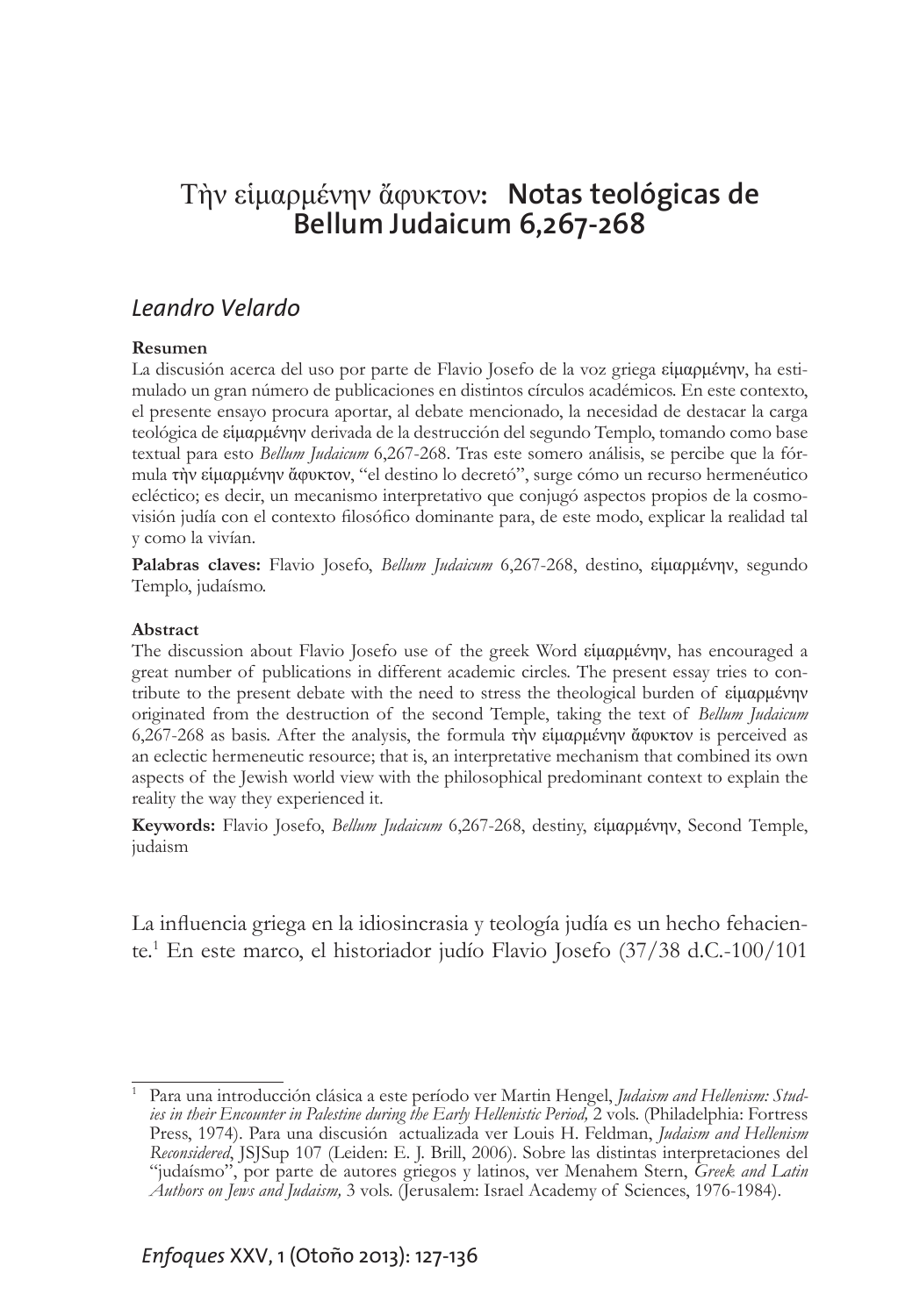d.C.), junto a Filón de Alejandría (20-15 a.C.-50 d.C.),<sup>2</sup> es considerado uno de los escritores más representativos del judaísmo helenístico.<sup>3</sup>

Se parte entonces, a la luz del párrafo anterior, delineando sucintamente el *sitz im leben* con un fragmento de *A History of Israel*, del célebre historiador norteamericano John Bright:

It was simply that Greek thought was in the air and inevitably made its impact on the minds of Jewish thinkers as they grappled with the new problems that their age had raised. Merely to breathe in the Hellenistic period involved absorption of Greek culture! Although godly Jews were not driven by this to any compromising of religious principle, there were other Jews who were quite demoralized by it, many of them in fact, becoming so avid for Greek culture that they found their native laws and customs an embarrassment. An irreconcilable schism began to widen within the Jewish community.

…since Jews could not avoid contact with their Hellenized neighbors, still less with their own brethren abroad, absorption of Greek culture and Greek ways of thinking was unavoidable… Such influence, it must be said, was scarcely direct.<sup>4</sup>

<sup>3</sup> Las obras de Josefo, trataron, hasta cierto punto, de mitigar las diferencias entre la cosmovisión judía y la cosmovisión helénica y, por otra parte, "justificar" su postura colaboracionista. Véase aquí Louis H. Feldman, "Josephus as an Apologist to the Greco-Roman World: His Portrait of Solomon", en *Aspects of Religious Propaganda in Judaism and Early Christianity,* ed. Elisabeth S. Fiorenza (Notre Dame: University of Notre Dame Press, 1976), 69-98;<br>Paul Spilsbury, The Image of the Jew in Flavius Josephus' Paraphrase of the Bible, TSAJ 69 (Tübingen: Mohr Siebeck, 1998), 42-50; Daniel A. Schwartz, "Josephus on his Jewish Forerunnes (*Contra Apionem* 1.218)", en *Studies in Josephus and the Varieties of Ancient Judaism: Louis H. Feldman Jubilee Volume,* AJEC 67, ed. Shaye J. D. Cohen y Joshua S. Schwartz (Leiden: E. J. Brill, 2006), 195-206. Véase también Pnina Stern, "Life of Josephus: The Autobiography of Flavius Josephus", *Journal for the Study of Judaism: In the Persian Hellenistic & Roman Period* 41, nº 1 (2010): 63-93.

<sup>2</sup> Peder Borgen presenta a Filón como el exégeta y filósofo judío más destacado de su tiempo, miembro prominente de la comunidad judía de Alejandría y eximio protector del judaísmo (cf. Peder Borgen, "Philo of Alexandria", en *The Anchor Bible Dictionary,* ed. por David N. Freedman, 5 vols. [New York: Doubleday, 1992-1996], 5:333; *Philo of Alexandria: An Exegete for his Time,* NovTSup 86 [Leiden: E. J. Brill, 1997], 14-29). La metodología empleada por Filón, para armonizar y correlacionar las Escrituras con las enseñanzas filosóficas, fue la exégesis alegórica; ésta lectura busca el "sentido espiritual" del texto subdividiéndose en tres niveles: (1) alegoría; (2) tropología; y (3) anagogía. En términos generales la interpretación alegórica le permitió, cayendo en el alegorismo, encontrar en los textos bíblicos significados que podían incorporar "verdades" del pensamiento griego. En este sentido, Ellen Birnbaum concluye: "As for Dawson's argument that allegorical interpretations subordinate Greek meanings to Scripture, we have found this to be true in some but not all cases" ("Allegorical Interpretations and Jewish Identity among Alexandrian Jewish Writers", en *Neotestamentica et Philonica: Studies in Honor of Peder Borgen,* NovTSup 106, ed. por David E. Aune, Torrey Seland y Jarl H. Ulrichsen [Leiden: E. J. Brill, 2003], 328).

<sup>4</sup> John Bright, *A History of Israel,* 4 ed. (Louisville, Kentucky: Westminster, 2000), 417. Se percibe esta influencia, por ejemplo, en la actitud reticente a las representaciones antropo-<br>mórficas de Dios encontradas en la Septuaginta. Ver Louis H. Feldman, Josephus's Interpretation of the Bible (California: University of California Press, 1998), 3-13. Cf. Zuleika Rodgers,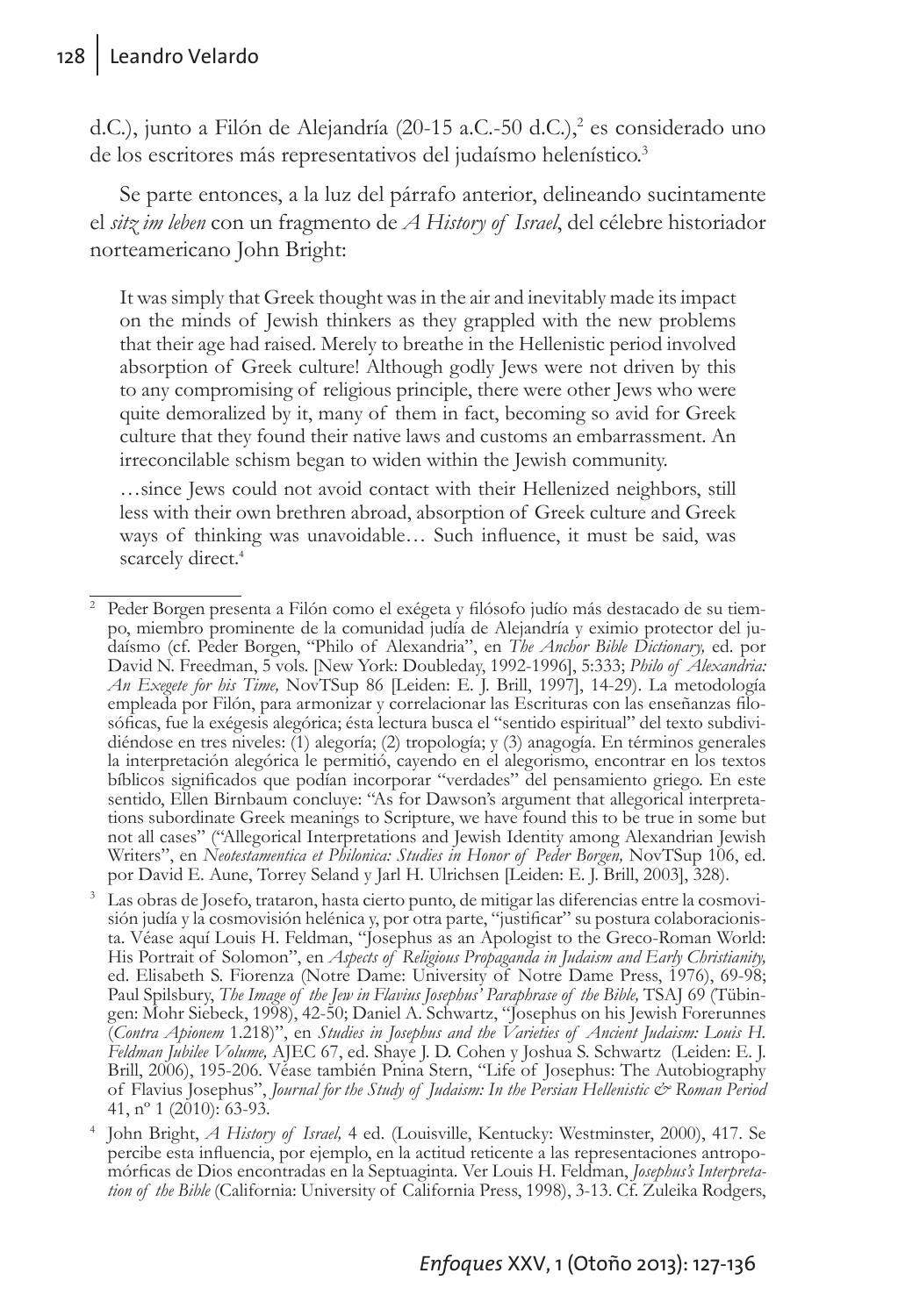En este contexto socio-cultural, de pensamientos abigarrados, emerge el pasaje que se reseña. El texto de *Bellum Judaicum* (*BelJ*) 6,267-268 reza:

Πολλὰ δ᾽ ἄν τις ἐπολοφυράμενος ἔργῳ πάντων ὧν ὄψει καὶ ἀκοῇ παρειλήφαμεν θαυμασιωτάτῳ κατασκευῆς τε ἕνεκα καὶ μεγέθους ἔτι τε τῆς καθ᾽ ἕκαστον πολυτελείας καὶ τῆς περὶ τὰ ἅγια δόξης μεγίστην λάβοι παραμυθίαν τὴν εἱμαρμένην ἄφυκτον οὖσαν ὥσπερ ἐμψύχοις οὕτω καὶ ἔργοις καὶ τόποις θαυμάσαι δ᾽ ἄν τις ἐν αὐτῇ τῆς περιόδου τὴν ἀκρίβειαν καὶ μῆνα γοῦν ὡς ἔφην καὶ ἡμέραν ἐτήρησεν τὴν αὐτήν ἐν ᾗ πρότερον ὑπὸ Βαβυλωνίων ὁ ναὸς ἐνεπρήσθη. 5

En busca de una respuesta satisfactoria, que pueda traer consuelo frente al horizonte desolador que proyectaba la destrucción del segundo Templo, Josefo realiza la siguiente afirmación: Τὴν εἱμαρμένην ἄφυκτον, "el destino lo decretó". La propuesta hermenéutica que supone, nos introduce en la paradójica relación entre "determinismo" y "libre albedrío".

La expresión que emplea Josefo es propia de la literatura de la época.<sup>6</sup> Se discurre que εἱμαρμένην formaba parte de la fraseología estoica como un *ter*minus technicus evocando la idea de "destino".<sup>7</sup> Crisipo (281/277 a.C.-208/204 a.C.), el ilustre representante del estoicismo,<sup>8</sup> define el destino como "...una

<sup>&</sup>quot;Josephus's Biblical Interpretation", en *A Companion to Biblical Interpretation in Early Judaism,* ed. Matthias Henze (Grand Rapids, Michigan: Eerdmans, 2012), 436-465.

<sup>5</sup> El texto griego responde a la edición de *Benedictus Niese*, 7 vols. (Berlín: Weidmann, 1890- 1894). La traducción de Farré lo vierte de la siguiente manera: "Aunque se deplore pro- funda y justicieramente la pérdida del edificio, la obra más admirable que se haya visto o se haya oído elogiar, tanto por su estructura como por su magnitud y por la magnificencia de cada una de sus partes, como por la gloriosa reputación de su santidad, podrá ser un consuelo la idea de que el destino es igualmente inexorable con los seres animales, las obras de arte y los lugares consagrados. Admiraremos en esta fatalidad la relación exacta de las épocas revueltas; pues aconteció el mismo mes y día en los cuales el Templo fue incendiado por los babilonios" (Luis Farré, *Obras completas de Flavio Josefo* [Buenos Aires: Acervo Cultural, 1961], 402-403). La construcción del participio perfecto pasivo εἱμαρμένην más el acusativo ἄφυκτον, es mejor reflejada por Whiston cuando traduce: "it was fate that decreed" (Cf. William Whiston, *The New Complete Works of Josephus* [Grand Rapids, Michigan: Kregel Academic, 1999], 897).

<sup>6</sup> Ver Albrecht Dihle, *The Theory of Will in Classical Antiquity* (Berkeley: University of California Press, 1982), 103; John Sellars, *Stoicism* (Berkeley: University of California Press, 2006), 100; Francesca Rochberg, *In the Path of the Moon: Babylonian Celestial Divination and Its Legacy* (Leiden: E. J. Brill, 2010), 24, nota 21.

<sup>7</sup> Cf. Anthony A. Long, "Freedom and Determinism in the Stoic Theory of Human Ac- tion", en *Problems in Stoicism,* ed. Anthony A. Long (London: The Athline Press, 1971), 173-199.

<sup>8</sup> Por sus escritos véase Crisipo de Solos, *Testimonios y fragmentos,* 2 vols., trad. y notas por Javier C. Daroca y Mariano N. Contreras (Madrid: Gredos, 2006).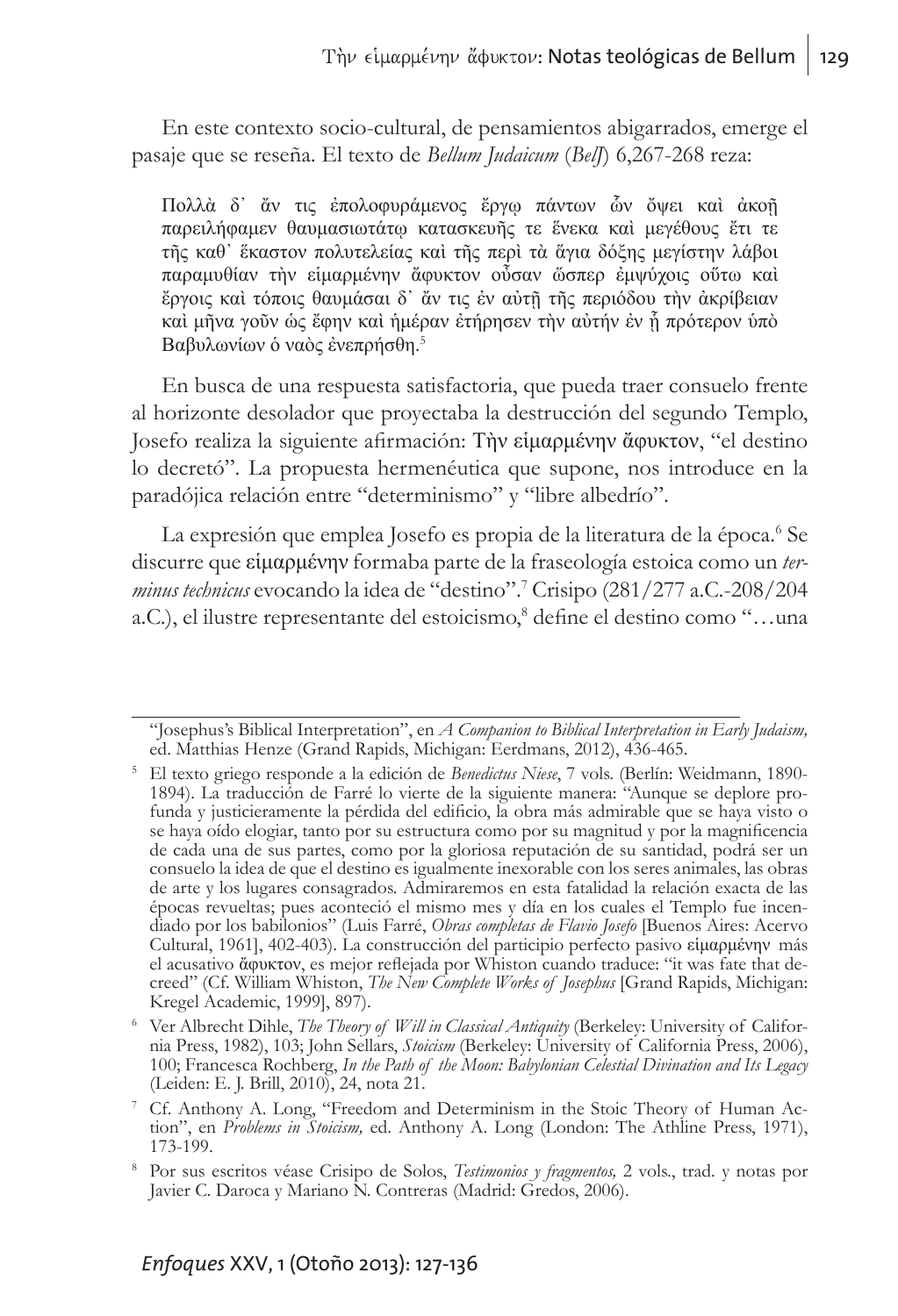sucesión de hechos en cadena,<sup>9</sup> eterna e inmutable, que da vueltas en torno a sí misma y se enreda en un orden constante y sucesivo de esa cadena de la que está formada y trenzada".10 Dorothea Frede suaviza definiciones cuando arriba a la siguiente conclusión: "Stoic determinism, therefore, does not lead to resignation, but to a careful study of our capabilities and limitations".<sup>11</sup>

En su célebre obra *Antiquitates Judaicae* (*AntJ*) 13,171-173, escrita hacia fines del año 93 d. C., Josefo registra, en uno de los pasajes de las escuelas,<sup>12</sup> las divergencias teológicas<sup>13</sup> existentes entre sus contemporáneos en relación con esta cuestión. Los Fariseos (Φαρισαῖος) consideraban que algunos eventos eran fruto del destino (εἱμαρμένην) y otros, simplemente, dependían del hombre.14 Por su parte, los Esenios (Ἐσσηνός), creían que todo se debía al destino (είμαρμένην) y, el ser humano, nada podía hacer que escape a éste.<sup>15</sup> En contraste, los Saduceos (Σαδδουκαῖοι) entendían que no existía algo así como el "destino" (εἱμαρμένην), el ser humano era plenamente responsable

<sup>9</sup> En un trabajo reciente, Susan S. Meyer insta a evaluar y modificar la metáfora "chain" por "string" teniendo en consideración la doctrina estoica de la simpatía cósmica. Cf. Susan S. Meyer, "Chain of Causes: What is Stoic Fate", en *God and Cosmos in Stoicism,* ed. Ricardo Salles (New York: Oxford University Press, 2009), 71-90.

<sup>10</sup> Cf. Aulo Gelio, *Noches áticas* (Madrid: Akal, 2009), 340. Para una concienzuda introducción a este concepto ver Susanna Bobzien, *Determinism and Freedom in Stoic Philosophy* (Oxford: Oxford University Press, 1998).

<sup>11</sup> Dorothea Frede, "Stoic Determinism", en *The Cambridge Companion to the Stoics,* ed. Brad Inwood (New York: Cambridge University Press, 2003), 205.

<sup>&</sup>lt;sup>12</sup> En los estudios académicos de εἱμαρμένην en el contexto de la literatura josefiana se percibe, en líneas generales, un claro énfasis en los "pasajes de las escuelas". Con respecto a este último concepto se sigue a Steve Mason, "Josephus's Phariees: The Philosophy", en *In Quest of the Historical Pharisees,* ed. Jacob Neusner y Bruce Chilton (Waco, Texas: Baylor University Press, 2007), 41-42, cuando define los "pasajes de las escuelas" como aquellos en los que Josefo compara a los Fariseos, Saduceos y Esenios como escuelas (αἵρεσις) filosóficas. Véase al respecto Gunnar Haaland, "What Difference does Philosophy Make? The Three Schools as a Rhetorical Device in Josephus", en *Making History: Josephus and Historical Method,* JSJSup 110, ed. Zuleika Rodgers (Leiden: E. J. Brill, 2006), 262-288.

<sup>13 &</sup>quot;Divergencias teológicas": Resulta recurrente, por parte de algunos autores, el uso sinonímico entre los términos "filosofía" y "teología". No obstante, en busca de mayor precisión terminológica, se asume que al bosquejar o analizar la intervención divina en un determinado contexto o ámbito se encuentra frente a "concepciones teológicas", no "filosóficas" (cf. Wolfhart Pannenberg, *Systematic Theology,* 3 vols. [Grand Rapids, Mich.: Eerdmans, 1991- 1998], 1:8-9). Por lo tanto, se considera que las divergencias entre las "escuelas" son de naturaleza teológica y que debieran ser abordadas desde esa plataforma.

<sup>&</sup>lt;sup>14</sup> Φαρισαῖοι τινὰ καὶ οὐ πάντα τῆς εἱμαρμένης ἔργον εἶναι λέγουσιν τινὰ δ᾽ ἐφ᾽ ἑαυτοῖς ὑπάρχειν συμβαίνειν τε καὶ μὴ γίνεσθαι. Compárese con *BelJ* 2,162-163. Por un análisis introductorio a la interpretación flaviana de los fariseos véase Jacob Neusner, "Josephus' Pharisees: A Complete Repertoire", en *Josephus, Judaism and Christianity,* ed. Louis H. Feld- man y Gōhei Hata (Detroit: Wayne Estate University Press, 1987), 274-292.

<sup>15</sup> Ἐσσηνῶν γένος πάντων τὴν εἱμαρμένην κυρίαν ἀποφαίνεται καὶ μηδὲν ὃ μὴ κατ᾽ ἐκείνης ψῆφον ἀνθρώποις ἀπαντᾶν.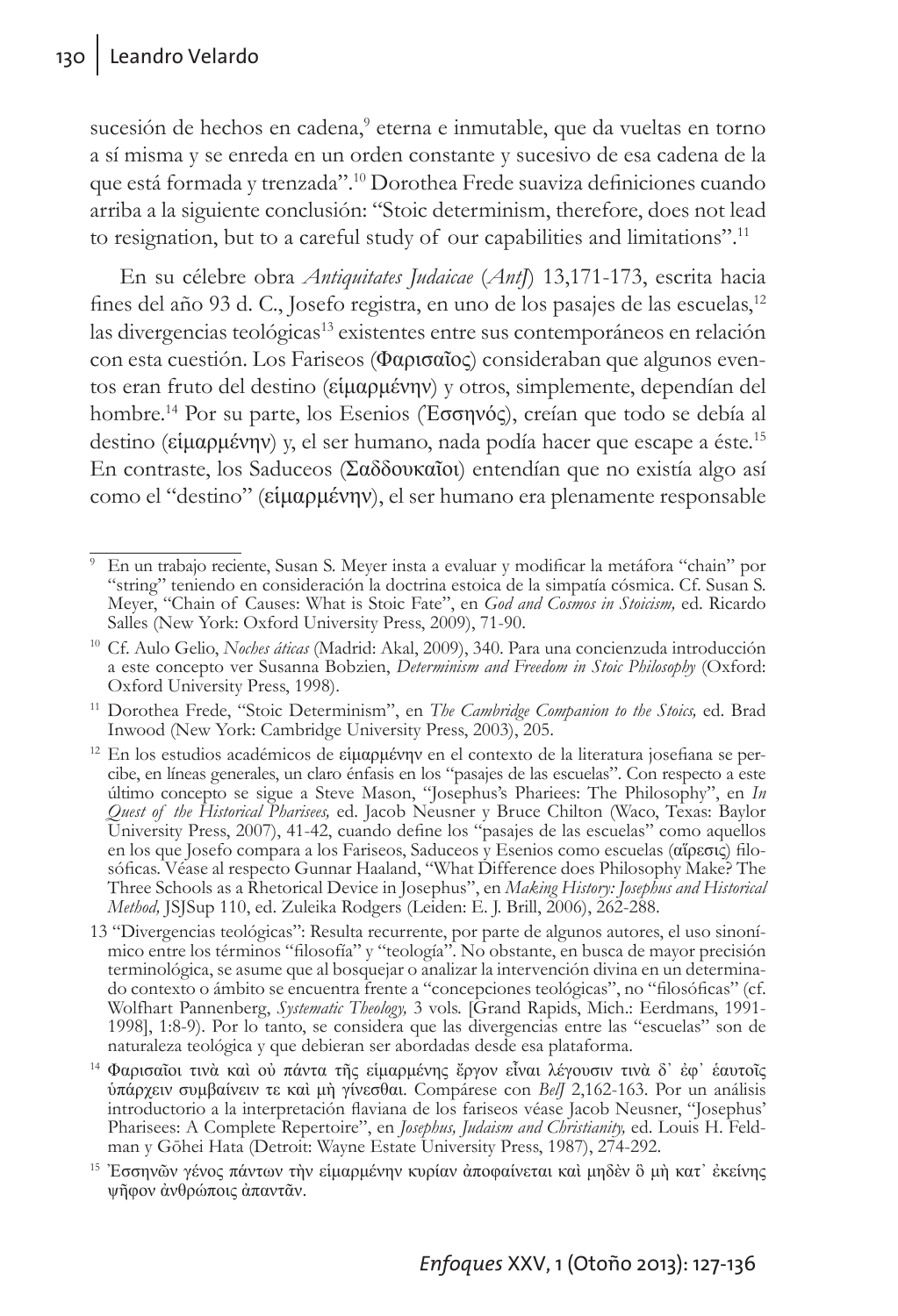de su bienestar y su pesar.16 Otro aspecto a considerar, y que tutela nuestra lectura, es que una exploración semántica de εἱμαρμένην en la Septuaginta y en los documentos neotestamentarios no arroja equivalencias lingüísticas ni conceptuales.

Teniendo en mente lo mencionado hasta aquí, pareciera ser lo más prudente preguntarse no si existe algún tipo de influencia filosófica en el uso josefiano de εἱμαρμένην; sino más bien, ¿hasta qué punto el empleo por parte de Josefo de εἱμαρμένην en *BelJ* 6,267-268 refleja la carga filosófica que, inherentemente, esta expresión contiene? Y, por otro lado, ¿qué proyección hermenéutica adquiere dicho empleo, ulteriormente, en las construcciones teológicas acerca de la intervención divina?

Una revisión bibliográfica, con un rango de búsqueda de casi un siglo, arroja algunas obras y ensayos que, de una forma u otra, han definido el estado de la cuestión con relación a esta temática.<sup>17</sup>

En primer lugar, se encuentra un artículo publicado en la *Harvard Theological Review* a principios del siglo XX. George F. Moore (1851-1931)18 publica en 1929 un ensayo titulado: "Fate and Free Will in the Jewish Philosophies According to Josephus".<sup>19</sup> Moore destaca el carácter ajeno de este concepto (εἱμαρμένην) en relación con la cosmovisión judía y, por lo tanto, argumenta en favor de una posible interpolación.<sup>20</sup> Shemchuni, como indica Moore, propone la expresión הרזג que daría la idea de "decreto divino" o "providencia".21 Después de examinar varias fuentes primarias,

<sup>16</sup> Σαδδουκαῖοι δὲ τὴν μὲν εἱμαρμένην ἀναιροῦσιν οὐδὲν εἶναι ταύτην ἀξιοῦντες οὐδὲ κατ᾽ αὐτὴν τὰ ἀνθρώπινα τέλος λαμβάνειν ἅπαντα δὲ ἐφ᾽ ἡμῖν αὐτοῖς κεῖσθαι ὡς καὶ τῶν ἀγαθῶν αἰτίους ἡμᾶς γινομένους καὶ τὰ χείρω παρὰ τὴν ἡμετέραν ἀβουλίαν λαμβάνοντας (Cf. *BelJ* 2,164).

<sup>&</sup>lt;sup>17</sup> Steve Mason, "Appendix B: Scholarly Interpretations of Josephus on Fate and Free Will", en *Flavius Josephus on the Pharisees: A Composition-Critical Study* (New York: E. J. Brill, 1991), 384- 398, expone algunos de los trabajos mencionados aquí. Es así que es preciso destacar que, para esta investigación, se ha priorizado aquellos estudios que parten o concluyen con una perspectiva teológica.

<sup>18</sup> Entre sus obras más destacadas se encuentra: *The Literature of the Old Testament* (1913); *History of Religions* (vol. 1 [1913]/vol. 2 [1919]); *Metempsychosis* (1914) y *Judaism in the First Centuries of the Christians Era* (1927).

<sup>&</sup>lt;sup>19</sup> George F. Moore, "Fate and Free Will in the Jewish Philosophies According to Josephus", *Harvard Theological Review* 22,  $n^{\circ}$  4 (1929): 371-389.

*Harvard Theological Review* 22, n° 4 (1929): 371-389. 20 Ibíd., 371-372, 384. Cf. Jonathan D. H. Norton, *Contours in the Text: Textual Variation in the Writings of Paul, Josephus and the Yah*i*ad,* LNTS 430 (Great Britain: T. & T. Clark, 2011), 57-81.

<sup>21</sup> Ibíd., 379, nota 40.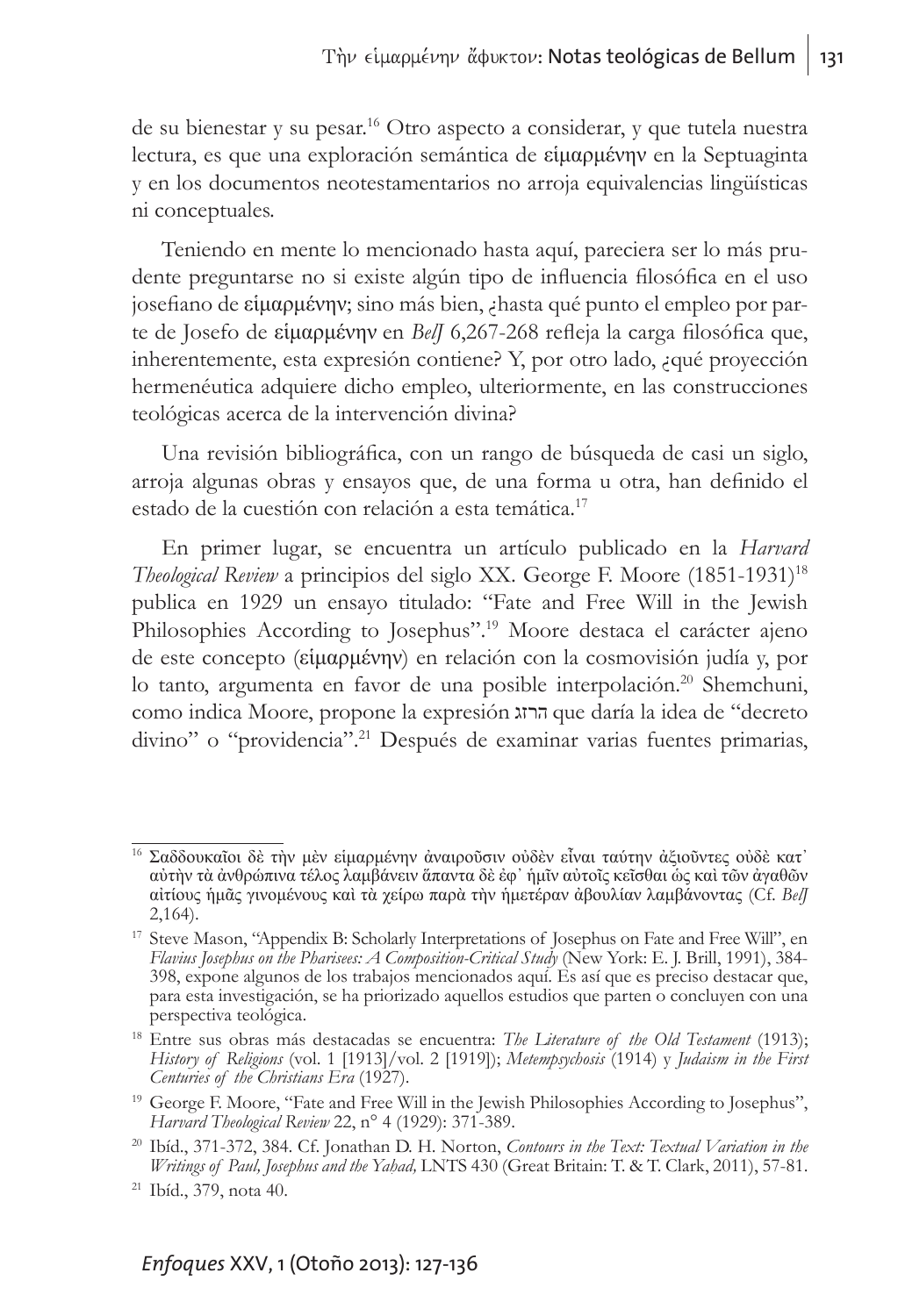Moore concluyó su estudio proponiendo una clara orientación judía en la fraseología josefiana.<sup>22</sup>

En 1969, Gerhard Maier presenta su disertación doctoral en Universität Tübingen titulada: *Mensch und Freier Wille. Nach den Jüdischen Religionsparteien*  Zwischen Ben Sira und Paulus.<sup>23</sup> En su trabajo, Maier considera que el uso de εἱμαρμένην en los pasajes que refieren a las "escuelas judías", no tiene relación con la doctrina estoica. Arguye la subordinación de esta expresión a la cosmovisión monoteísta judía.24

Algunos años más tarde, en 1977, Shlomo Pines (1908-1990) publicaría: "A Platonic Model for Two of Josephus's Accounts of the Doctrine of the Pharisees Concerning Providence and Man's Freedom of Action".25 Pines sostiene que en el período en el que Josefo escribió esta clasificación, εἱμαρμένην -junto a otros vocablos griegos-, no era un término propio del estoicismo; antes bien, pertenecía al léxico filosófico general.

Luther H. Martin presenta en 1981: "Josephus' Use of *Heimarmene* in the Jewish Antiquities XIII,171-3".<sup>26</sup> Martin, después de estudiar concisamente los distintos usos josefianos de esta expresión, concibe la fraseología empleada de una manera diferente y más amplia. Este autor propone, básicamente, que si bien Josefo toma del reservorio idiomático y filosófico de su época, "redefine" el sentido original, ampliando así el campo semántico de εἱμαρμένην, asignándole propiedades teocráticas:

He (Josefo) presents the Jews as the people who are freed from *heimarmene* by the providence of God, and who consequently exercise free will and human responsibility in and through their obedience to Torah".27

<sup>22</sup> Ibíd., 384, 388-389.

<sup>23</sup> Gerhard Maier, *Mensch und Freier Wille. Nach den Jüdischen Religionsparteien Zwischen Ben Sira und Paulus* (Tübingen: Mohr Siebeck, 1971).

<sup>24</sup> Ibíd., 1-23, esp. 17.

<sup>&</sup>lt;sup>25</sup> Shlomo Pines, "A Platonic Model for Two of Josephus's Accounts of the Doctrine of the Pharisees Concerning Providence and Man's Freedom of Action", *Immanuel* 7 (1977): 38- 43.

<sup>26</sup> Luther H. Martin, "Josephus' Use of *Heimarmene* in the Jewish Antiquities XIII,171-3", *Numen: International Review for the History of Religions* 28, nº 2 (1981): 127-137.

<sup>27</sup> Ibíd., 135. La interpolación es del autor.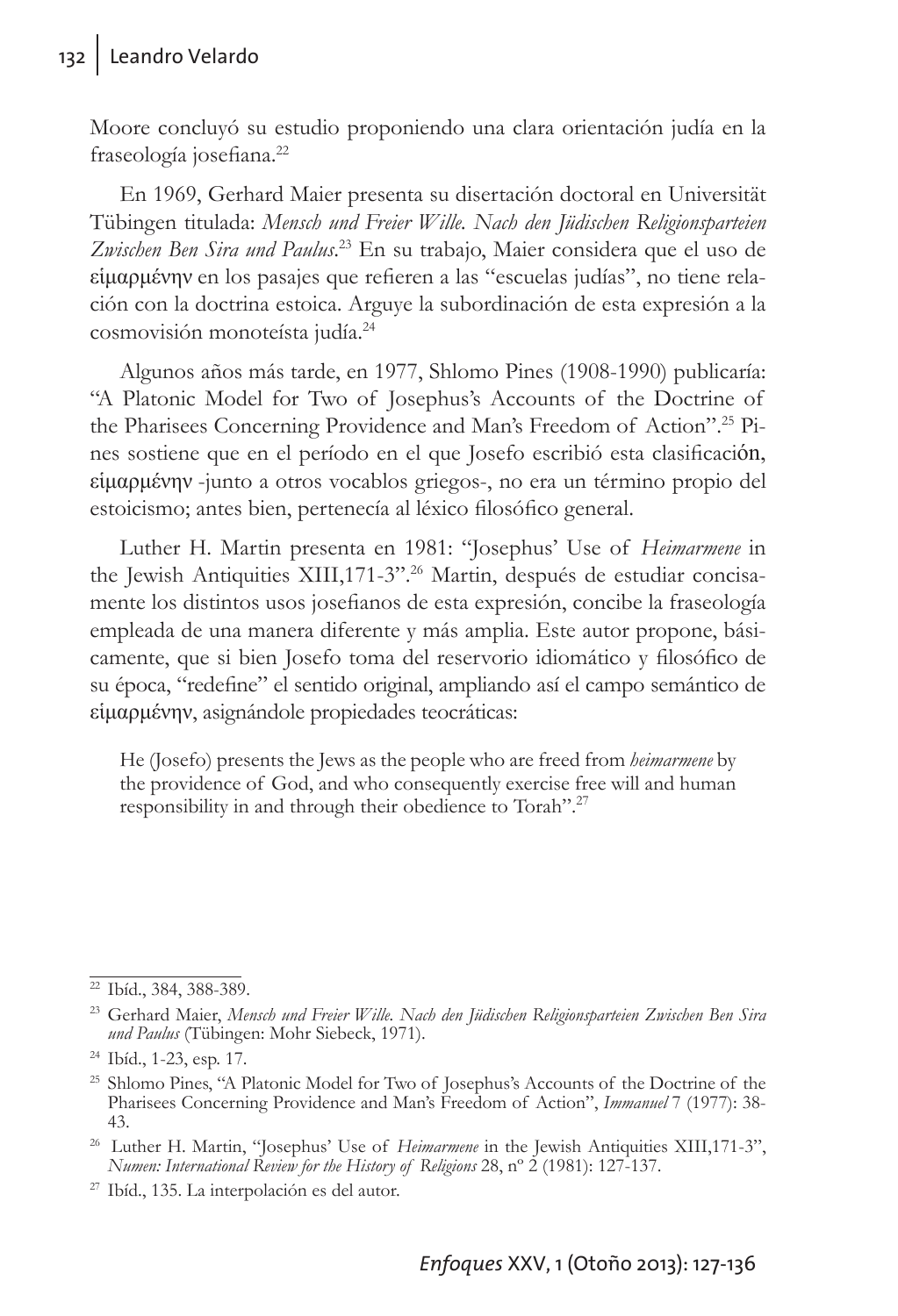En 1995 David Kraemer,28 en su obra *Responses to Suffering in Classical Rabbinic Literature*, 29 aborda la cita de *BelJ* 6,267-268 con un conjunto de textos rabínicos referidos al "sufrimiento". Kraemer entiende que el concepto de "destino" le permitió a Josefo ofrecer una solución plausible en el contexto del judaísmo helenístico. En tal caso, asume una clara correspondencia con la concepción filosófica de εἱμαρμένην. 30 Sumado a esto, en su artículo "Judaic Doctrines of Evil and Suffering", expresa:

The deterioration of conditions under Herodian and Roman rule, leading to the destruction of the second Jerusalem Temple, combined to force Jews to seek alternative explanations of the suffering that surrounded them. When he explained the destruction as a product of fate, Josephus (*Jewish War* 6.250, 267–8) was probably reflecting a popular opinion among Hellenized Jews.<sup>31</sup>

Jonathan Klawans, en 2009, aporta un interesante artículo titulado: "Josephus on Fate, Free Will, and Ancient Jewish Types of Compatibilism".32 Su propuesta gestiona y armoniza algunas de las tendencias clásicas de la erudición josefiana, concluyendo que los usos de εἱμαρμένην en los pasajes de las escuelas es análogo a los debates filosóficos propios de su tiempo.33 Al mismo tiempo, en un trabajo más reciente, Klawans advierte:

Still we must avoid the tendency to move back from josephus's typology and describe most ancient Jewish literature as compatibilist. If we do this, we've simply erased all distinctions and overlooked the evidence that tells as that these disputes were real.<sup>34</sup>

Por su parte, Steve Mason<sup>35</sup> reflexiona con claridad que:

<sup>28</sup> Algunos de sus trabajos son: *The Mind of the Talmud: An Intellectual History of the Babylonian Talmud* (1990); *Reading the Rabbis: The Talmud as Literature* (1996); *The Meanings of Death in Rabbinic Judaism* (2000); Jewish *Eating and Identity Through the Ages* (2007).

<sup>29</sup> David Kraemer, *Responses to Suffering in Classical Rabbinic Literature* (New York: Oxford University Press, 1995).

<sup>30</sup> Ibíd., 47-48.

<sup>31</sup> David Kraemer, "Judaic Doctrines of Evil and Suffering", en *The Encyclopedia of Judaism,*  eds. Jacob Neusner et al. (New York: E. J. Brill, 2000), 1:262.

<sup>32</sup> Jonathan Klawans, "Josephus on Fate, Free Will, and Ancient Jewish Types of Compatibilism", *Numen: International Review for the History of Religions* 56, n<sup>o</sup> 1 (2009): 44-90.

<sup>33</sup> Ibid., 83.

<sup>&</sup>lt;sup>34</sup> Cf. Jonathan Klawans, "The Dead Sea Scroll, the Essenes, and the Study of Religious Belief: Determinism and Freedom of Choice", en *Rediscovering the Dead Sea Scrolls: An Assessment of Old and New Approaches and Methods,* ed. Maxine L. Grossman (Grand Rapids, Mich.: Eerdmans, 2010), 282.

<sup>35</sup> Profesor de historia y cultura greco-romana en York University, director del *Brill Josephus*  encuentra: *Flavius Josephus on the Pharisees: A Composition-Critical Study (1991); Understanding*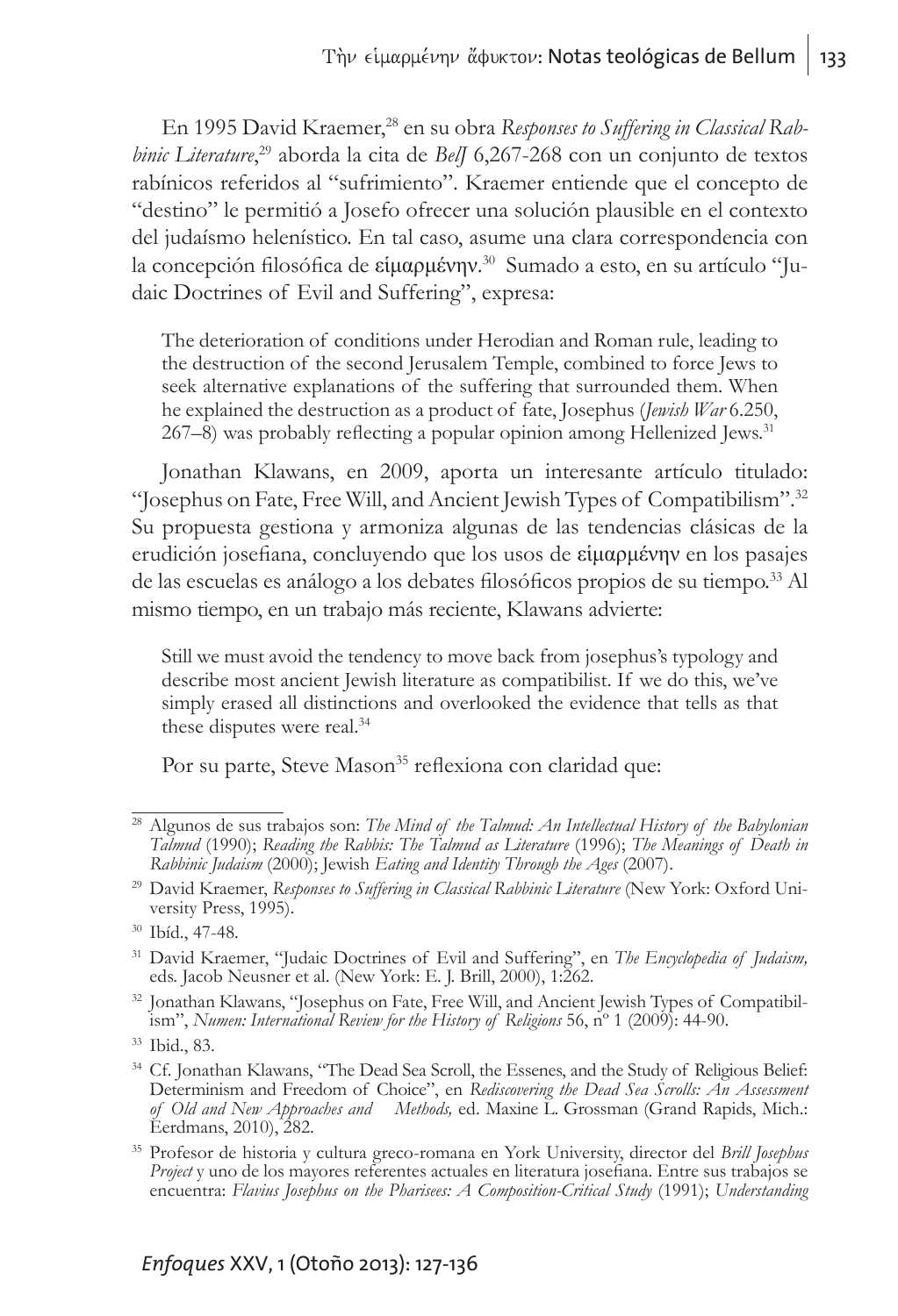Before one can ask whether, where, and to what extent, Josephus's thought and vocabulary fit with those of his contemporaries, one must ascertain his meaning. And, by a fundamental axiom of interpretation, that task must first be accomplished by careful scrutiny of the author's own characteristic usage. Only when Josephus's own clues about his meaning have been exhausted and some sort of result obtained, only then can it possibly be worthwhile to ask where he fits into the many currents of Hellenistic and Jewish thought.<sup>36</sup>

El debate internacional expuesto hasta aquí, refleja el desafío que representa todo texto de la antigüedad.

Un elemento de *BelJ* 6,267-268 que deliberadamente ha sido ignorado por los intérpretes, es el alcance teológico de εἱμαρμένην derivado de la destrucción del segundo Templo. La perspectiva histórica, filosófica y, en menor grado, filológica, ha dominado la discusión sobre este asunto. No obstante, entendemos que la fórmula τὴν εἱμαρμένην ἄφυκτον, "el destino lo decretó", alberga una evidente acentuación teológica que vislumbra, a primera vista, una hermenéutica ambivalente. Asimismo la dimensión teológica de εἱμαρμένην -en el texto en estudio- no es *per se*, sino que se desprende originariamente del hecho histórico que pretende explicar; en otras palabras, la destrucción del segundo Templo atribuye al vocablo εἱμαρμένην una carga teológica.37 En cierto modo, el impacto teológico de εἱμαρμένην trasciende el estudio idioléctico que, prudentemente, Mason propone.

Pere Villalba I Varneda, al comentar otro texto del corpus josefiano (*AntJ* 16,397), concluye:

*Josephus: Seven Perspectives* (1998); *Flavius Josephus: Translation and Commentary* (2001 y 2008); *Josephus and the New Testament* (2003); *Flavius Josephus and Flavian Rome,* eds. Jonathan Edmondson y James Rives [2005]); Josephus, Judea, and Christian Origins: Methods and Categories (2009).

<sup>36</sup> Cf. Mason, "Appendix B: Scholarly Interpretations of Josephus on Fate and Free Will", en *Flavius Josephus on the Pharisees*, 39. Mason sugiere que dicha declaración refiere a la "voluntad divina $\dot{m}$  (ibíd., 135).

<sup>37</sup> Para dar fundamento a esta idea y, al mismo tiempo, comprender mejor el impacto y la significación teológica de la destrucción del segundo Templo en el pensamiento teológico judío véase Jacob Neusner, "Emergent Rabbinic Judaism in a Time of Crisis: Four Responses to the Destruction of the Second Temple", *Judaism* 21, nº 3 (1972): 313-327; *How Important was the Destruction of the Second Temple in the Formation of Rabbinic Judaism?* (Lanham, Md.: University Press of America, 2006); Michael E. Stone, "Reactions to Destructions of the Second Temple: Theology, Perception and Conversion", *Journal for the Study of Judaism: In the Persian Hellenistic & Roman Period* 12, nº 2 (1981): 195-204; Anthony J. Saldarini, "Varieties of Rabbinic Response to the Destruction of the Temple", *Society of Biblical Literature Seminar Papers* 21 (1982): 437-458; Robert Goldenberg, "The Destruction of Jerusalem Temple: Its Meaning and it Consequences", en *The Cambridge History of Judaism: The Late Roman-Rabbinic Period,* 4 vols., ed. Steve T. Katz (Cambridge: Cambridge University Press, 2006), 4:191-205; Dina Stein, "Collapsing Structures: Discourse and the Destruction of the Temple in the Babylonian Talmud", *Jewish Quarterly Review* 98, nº 1 (2008): 1-28.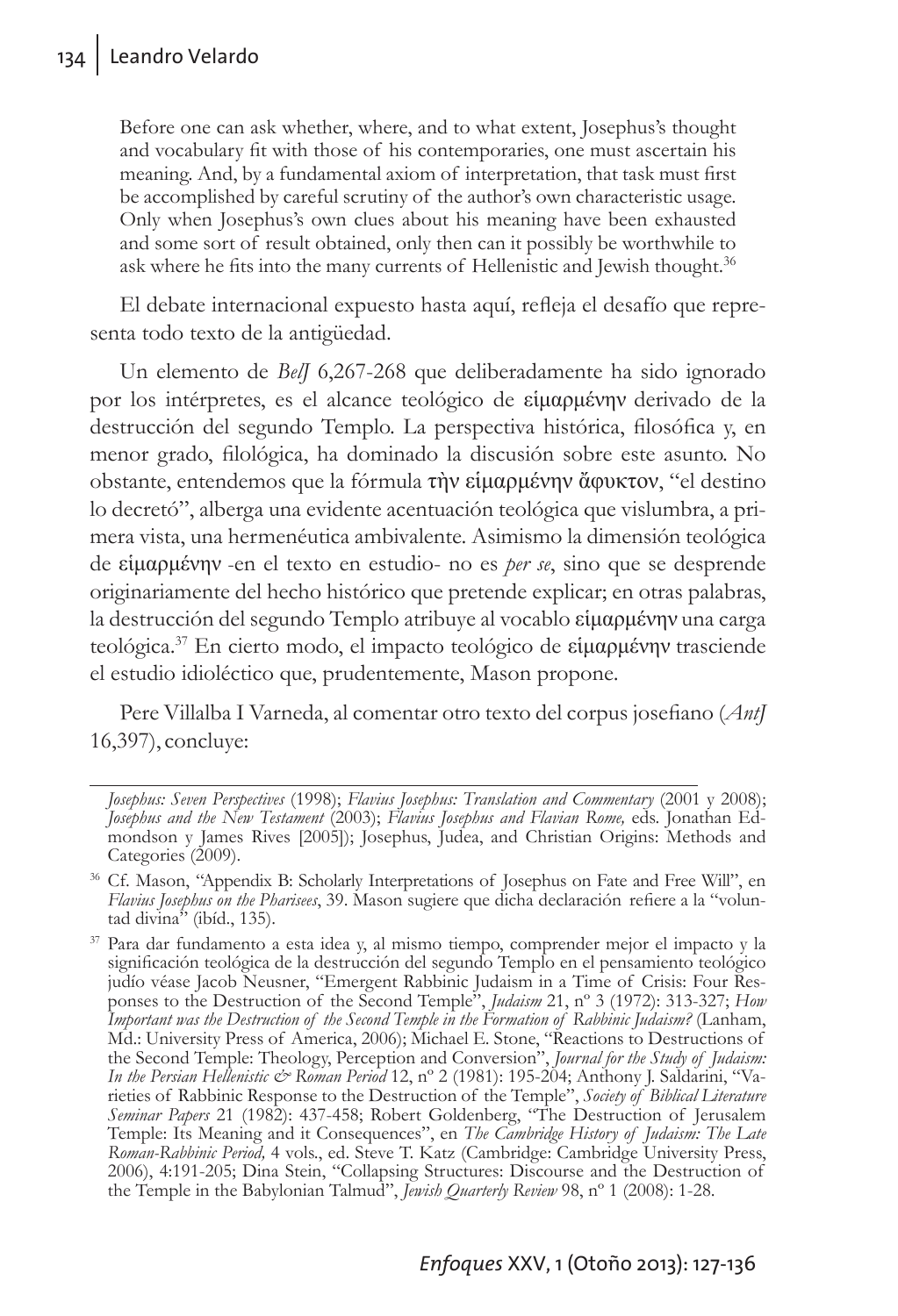It can be quite clearly seen here that Flavius Josephus does not use the idea of fate in the stead of that of divine providence to thus adapt himself better to the religious training of his future Roman and Greek readers, but rather that he reaffirms his belief in those forces which can influence the acts of men<sup>38</sup>

Por su parte, Hendrik S. Versnel afirma que la creencia en ciertas fuerzas (εἱμαρμένην/*fatum*) que gobernaban la historia de la humanidad era ampliamente aceptada y divulgada entre los círculos judíos pre-cristianos.<sup>39</sup>

El *sitz im leben* y, particularmente, la construcción sintagmática con el adjetivo ἄφυκτον, <sup>40</sup> sugieren que el uso josefiano de εἱμαρμένην no está desvinculado totalmente de la connotación que esta expresión posee en la filosofía estoica.41 Es así que, se juzga tal empleo como un recurso hermenéutico

<sup>38</sup> Pere Villalba I Varneda, *The Historical Method of Flavius Josephus* (Leiden: E. J. Brill, 1986), 50. 39 Cf. Hendrik S. Versnel, *Inconsistencies in Greek and Roman Religions: Ter Unus. Isis, Dionysos,* 

*Hermes,* 2 vols. (Leiden: E. J. Brill, 1990), 1:86, nota 160.

<sup>&</sup>lt;sup>40</sup> El campo semántico de ἄφυκτον ("not to be shunned", "from which none escape", "admitting no escape", "inevitable" y "unable to escape". Cf. Henry G. Liddell, Robert Scott y Henry S. Jones, *A Greek-English Lexicon* [New York: Oxford University Press, 1996], 294) conecta la sentencia con elementos del pensamiento estoico (cf. Bobzien, *Determinism and Freedom in Stoic Philosophy*, 16-58).

<sup>41</sup> Considero que, frente a la inclusión del "destino" como un modelo teológico viable, se cepto teológico por medio de, al menos, tres factores: (1) *La absorción del pensamiento griego*.<br>Willem C. van Unnik señala que todo historiador es un hijo de su tiempo y, especialmente, Josefo es un claro ejemplo de un hombre que vive y se expresa bajo el influjo de la cultura helénica ("Flavius Josephus and the Mysteries", en *Studies in Hellenistic Religions,* ed. Maarten J. Vermaseren [Leiden: E. J. Brill, 1979], 247). En armonía con esto John R. Bartlett declara: "It is thus not surprising that from the third century BC onwards there were Jews who found it natural to write in Greek" (*Jews in the Hellenistic World: Josephus, Aristeas, The Sibylline Oracles, Eupolemus* [Cambridge: Cambridge University Press, 1985], 4). Ver también Victor Tcherikover, *Hellenistic Civilization and the Jews* (New York: Atheneum, 1975), 375, y Jordan Rosenblum, "Why do you Refuse to Eat Pork?: Jews, Food, and Identity in Roman Palestine", *Jewish Quarterly Review* 100, nº 1 (2010): 95-110. La sumatoria de las distintas circunstancias permite entrever, una vez más, que la necesidad (¿presión?) de "pertenecer" era muy marcada (cf. Feldman, *Judaism and Hellenism Reconsidered*, 1-34, y Martha Himmelfarb, "Judaism in Antiquity: Ethno-Religion or National Identity", *Jewish Quarterly Review* 99, nº 1 [2009]: 65-73). El reconocido profesor de Harvard Shaye J. D. Cohen da el ejemplo de Tiberio Julio Alejandro, sobrino de Filón, quien en procura de obtener una "carrera política" abandonó el judaísmo (*From the Maccabees to the Mishnah,* 2 ed. [Louisville, Kentucky: Westminster John Knox Press, 2006], 33). (2) *Un acto fallido de "contextualización"*. En la antigüedad varios pueblos, entre ellos los judíos, deseaban poseer mayor relevancia cultural a los ojos de la cosmovisión greco-romana. De allí que producían obras en griego para "validar" la antigüedad de su nación y, al mismo tiempo, exponer su historia, pensamiento y literatura. Se sintetiza este punto con las palabras de Bartlett: "Jews were not the only people concerned to present their history in Greek. In the third century BC an Egyptian priest called Manetho wrote in Greek his *Aegyptiaca* chronicling Egyptian history down to the time of Alexander the Great. In Babylon, Manetho's contemporary Berosus, a priest of Bel, used the priestly chronicles to write a Greek history of Babylon. One of the earliest hellenistic Jewish writers was Demetrius (late third century BC), whose main concern was